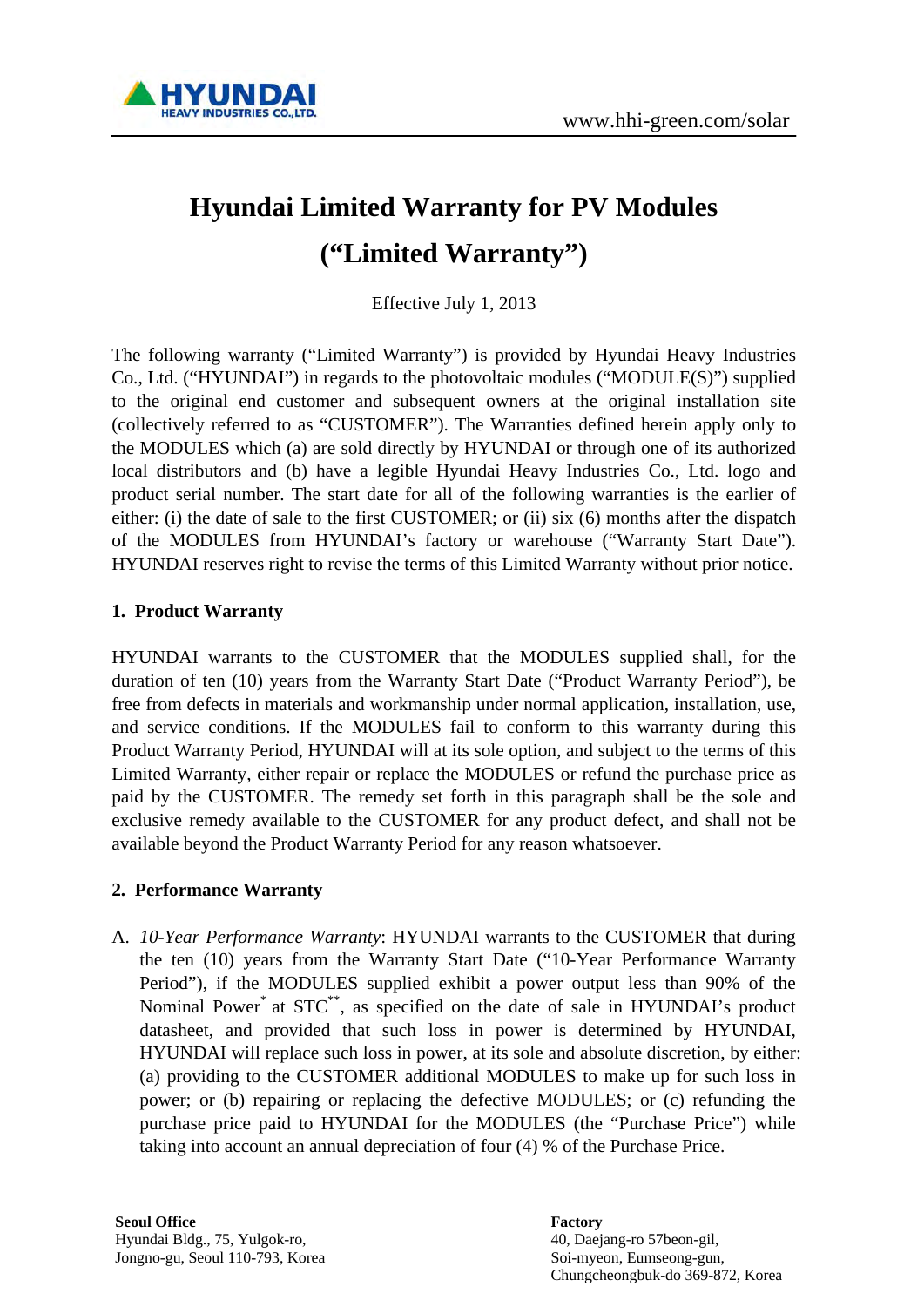

- B. *25-Year Performance Warranty*: HYUNDAI warrants to the CUSTOMER that during the twenty-five (25) years from the Warranty Start Date ("25-Year Performance Warranty Period"), if the MODULES supplied exhibit a power output less than 80% of the Nominal Power\* at STC\*\*, as specified on the date of sale in HYUNDAI's product datasheet, and provided that such loss in power is determined by HYUNDAI, HYUNDAI will replace such loss in power, at its sole and absolute discretion, by either: (a) providing to the CUSTOMER additional an MODULES to make up for such loss in power; or (b) repairing or replacing the defective MODULES; or (c) refunding the purchase price paid to HYUNDAI for the MODULES (the "Purchase Price") while taking into account an annual depreciation of four (4) % of the Purchase Price.
- C. The remedies set forth in this clause shall be the sole and exclusive remedies provided for any performance deficiencies, and shall not be available beyond the aggregate specified Performance Warranty Periods for any reason whatsoever.

### **3. Exclusions and Limitations**

- A. A warranty claim under any of the foregoing Warranties must be filed within the applicable warranty period.
- B. The Warranties do not apply to any MODULE, which in HYUNDAI's sole and absolute judgment, has been subjected to:
	- Unreasonable use, operation, or maintenance (without limitation including accident, fire or other casualty, misuse, negligence, or incorrect wiring or use of suitable fuels, oils or chemicals);
	- Any use or installation not in conformance with instructions furnished by HYUNDAI;
	- Any defects occurring due to modifications or parts not authorized in writing or supplied by HYUNDAI, or because of improper storage or handling of the MODULES, including, without limitation damage caused by improper treatment, overloading, electro-chemical or electrical influences, or any other circumstances that may arise through no fault of HYUNDAI;
	- Non-observance of HYUNDAI's installation-, user-, and maintenance instructions;
	- Repair or modifications by someone other than an approved service technician of HYUNDAI; or
	- Power failure surges, lighting, flood, fire, accidental breakage, industrial disputes affecting any third party, government regulations, civil riot or war, or any other event outside HYUNDAI's control.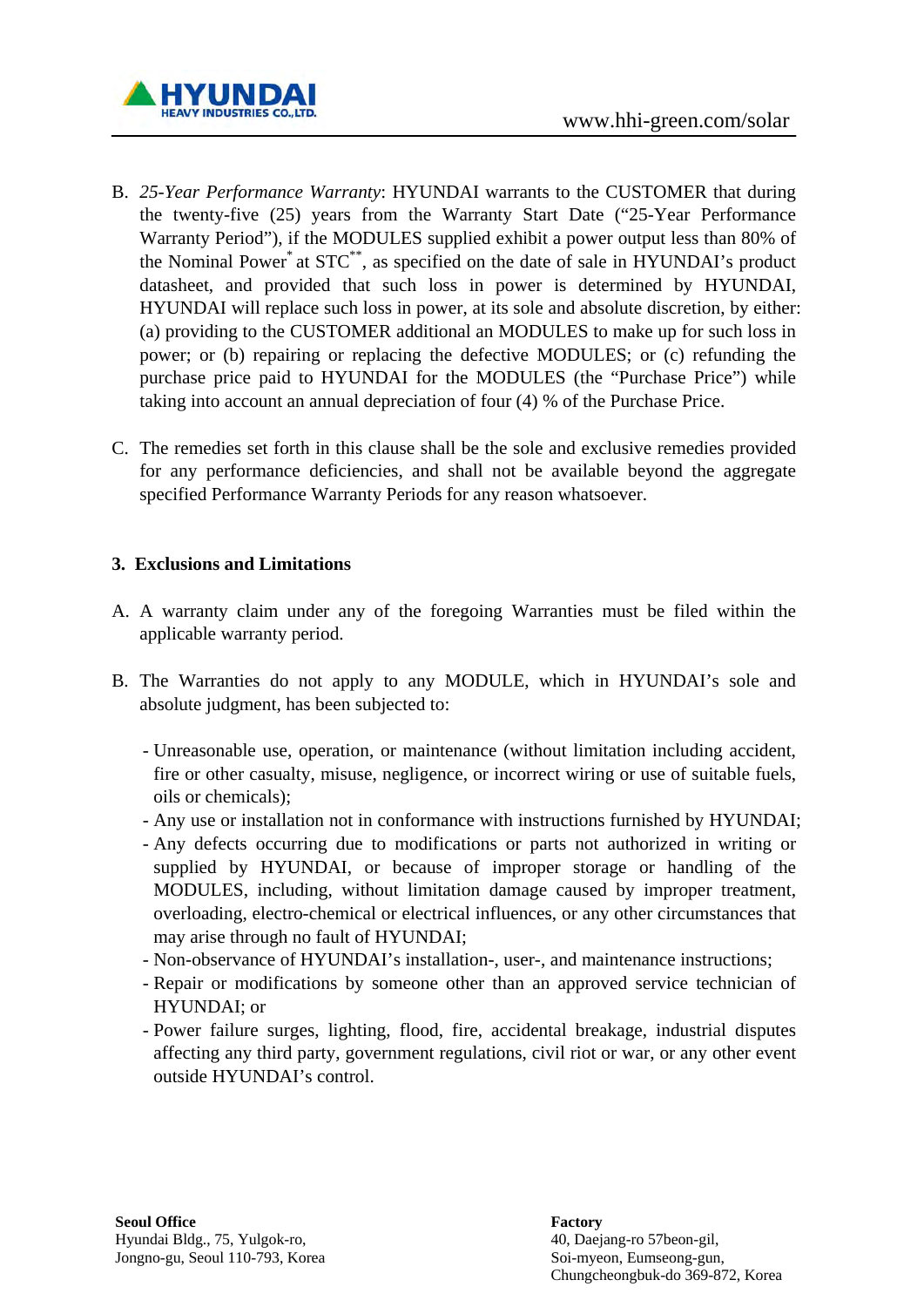

- C. The Product Warranty and Performance Warranties shall be applied exclusively of one another. HYUNDAI, at its sole option and in its sole discretion, will decide whether the cause of the claim is applicable to the Product Warranty or any of the Performance Warranties.
- D. HYUNDAI will decide, at its sole and absolute option, whether to collect replaced MODULES or not. In the case HYUNDAI decides to collect all or some of the replaced MODULES, HYUNDAI will cover transportation costs for returning the MODULES. In the case HYUNDAI decides not to collect any replaced MODULES, HYUNDAI will not cover any transportation costs for returning the MODULES. In any case, HYUNDAI will not cover any of the costs associated with the installation, removal, reinstallation, discarding or packaging of the MODULES. If the collected MODULES are found not to be covered under these Warranties at HYUNDAI's sole and absolute judgement, CUSTOMER is obliged to cover all associated costs mentioned above.
- E. In the event that any model or make of MODULES for which a claim is made under either of the foregoing Warranties have been discontinued or materially altered, HYUNDAI reserves the right to replace the MODULES with any other module type that may be different in output, size, color or material.
- F. Any repaired or replaced MODULES under these Warranties will hold only the remaining warranty period applicable to the original MODULES.
- G. The Warranties provided under this Limited Warranty shall only extend to MODULES that have been installed within Europe.

### **4. Severability**

If any court or competent authority finds any clauseor portion of any clause of this Limited Warranty invalid, illegal, or unenforceable, that portion will be deemed to be deleted only to the extent required, and the validity and enforceability of the rest of the Limited Warranty shall not be affected.